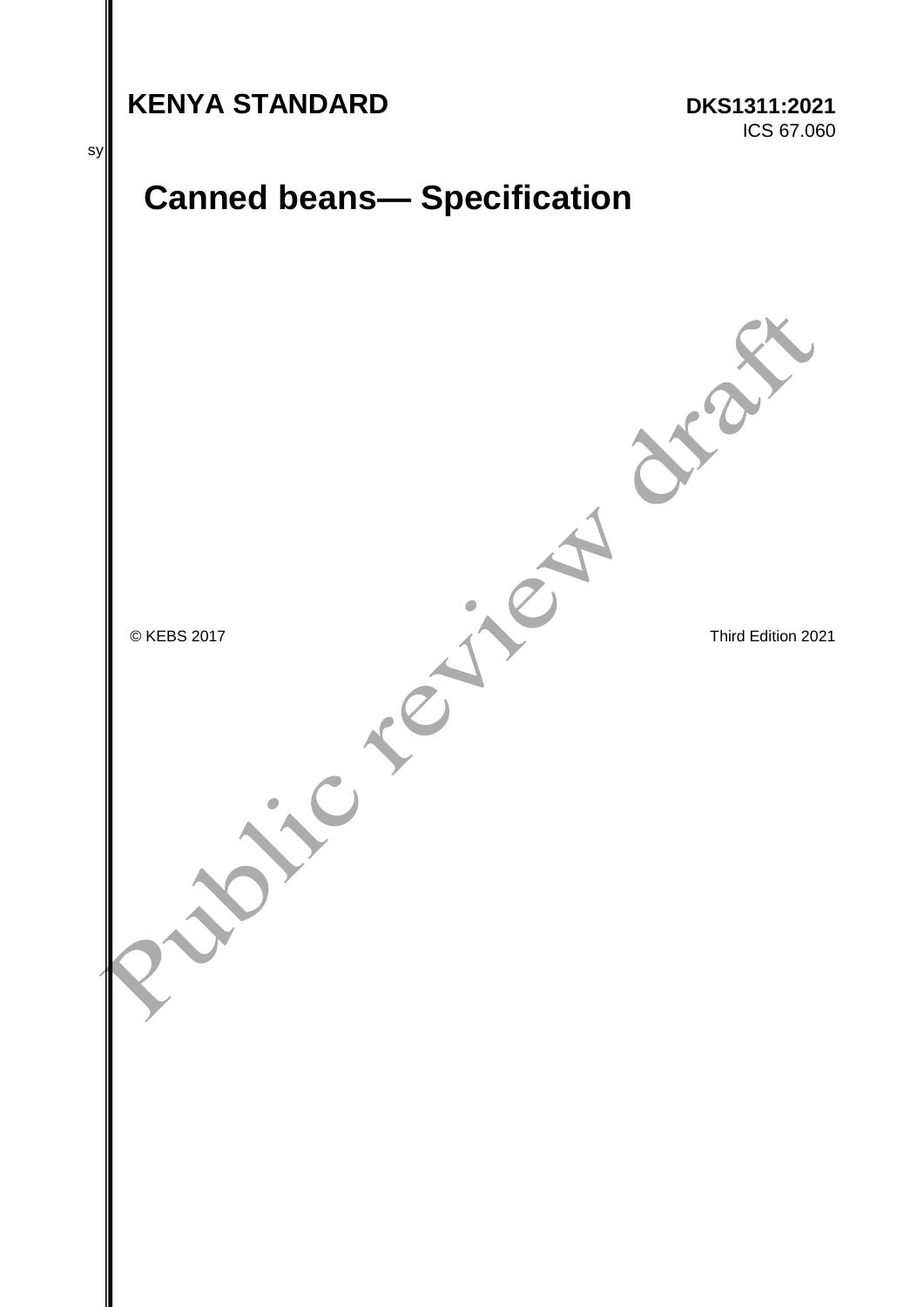### **DKS 1311:2021**

#### **TECHNICAL COMMITTEE REPRESENTATION**

The following organizations were represented on the Technical Committee:

Jomo Kenyatta University of Agriculture and Technology — Department of Food Science and Technology Kevian Kenya Ltd. Government Chemist's Department Premier Foods Ltd. Ministry of Agriculture, Livestock and Fisheries Kenya Plant Health Inspectorate Services National Public Health Laboratory services Njoro Canning Factory Coca-Cola East Africa Ltd. Del Monte Kenya Ltd. Kenya Bureau of Standards — Secretariat

#### **REVISION OF KENYA STANDARDS**

In order to keep abreast of progress in industry, Kenya Standards shall be regularly reviewed. Suggestions for improvements to published standards, addressed to the Managing Director, Kenya Bureau of Standards, are welcome.

*© Kenya Bureau of Standards, 2021*

*Copyright. Users are reminded that by virtue of Section 25 of the Copyright Act, Cap. 130 of 2001 of the Laws of Kenya, copyright subsists in all Kenya Standards and except as provided under Section 25 of this Act, no Kenya Standard produced by Kenya Bureau of Standards may be reproduced, stored in a retrieval system in any form or transmitted by any means without prior permission in writing from the Managing Director.*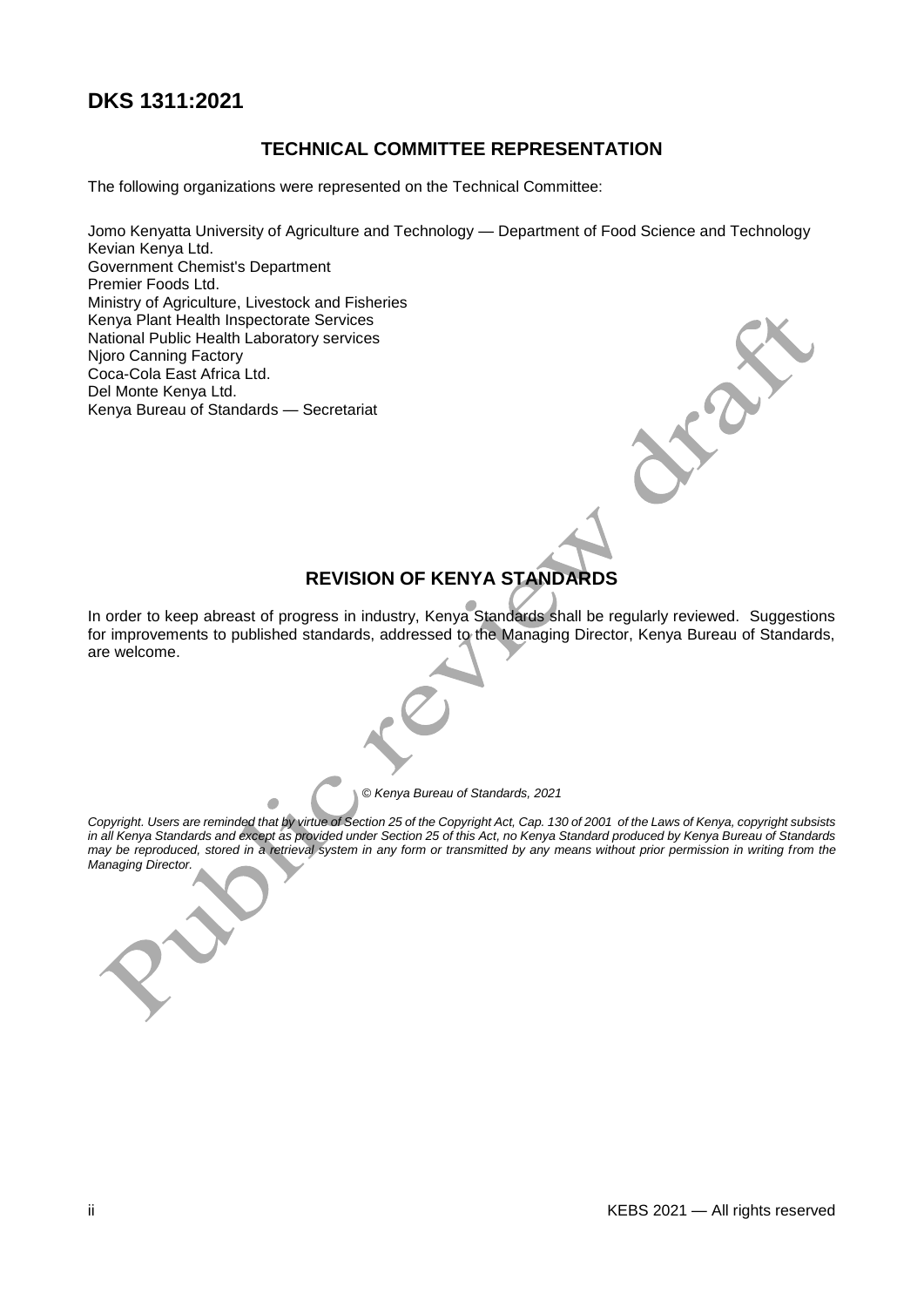# **KENYA STANDARD DKS 1311:2021**

ICS 67.060

# **Canned beans— Specification**



#### **KENYA BUREAU OF STANDARDS (KEBS)**

**Head Office:** P.O. Box 54974, Nairobi-00200, Tel.: (+254 020) 605490, 602350, Fax: (+254 020) 604031 E-Mail: info@kebs.org, Web:http://www.kebs.org

P.O. Box 99376, Mombasa-80100 P.O. Box 2949, Kisumu-40100 P.O. Box 2138, Nakuru-20100 Tel.: (+254 041) 229563, 230939/40 Tel.: (+254 057) 23549, 22396 Tel.: (+254 051) 210553, 210555 Fax: (+254 041) 229448 Fax: (+254 057) 21814

# **Coast Region Coast Region Lake Region Coast Rift Valley Region**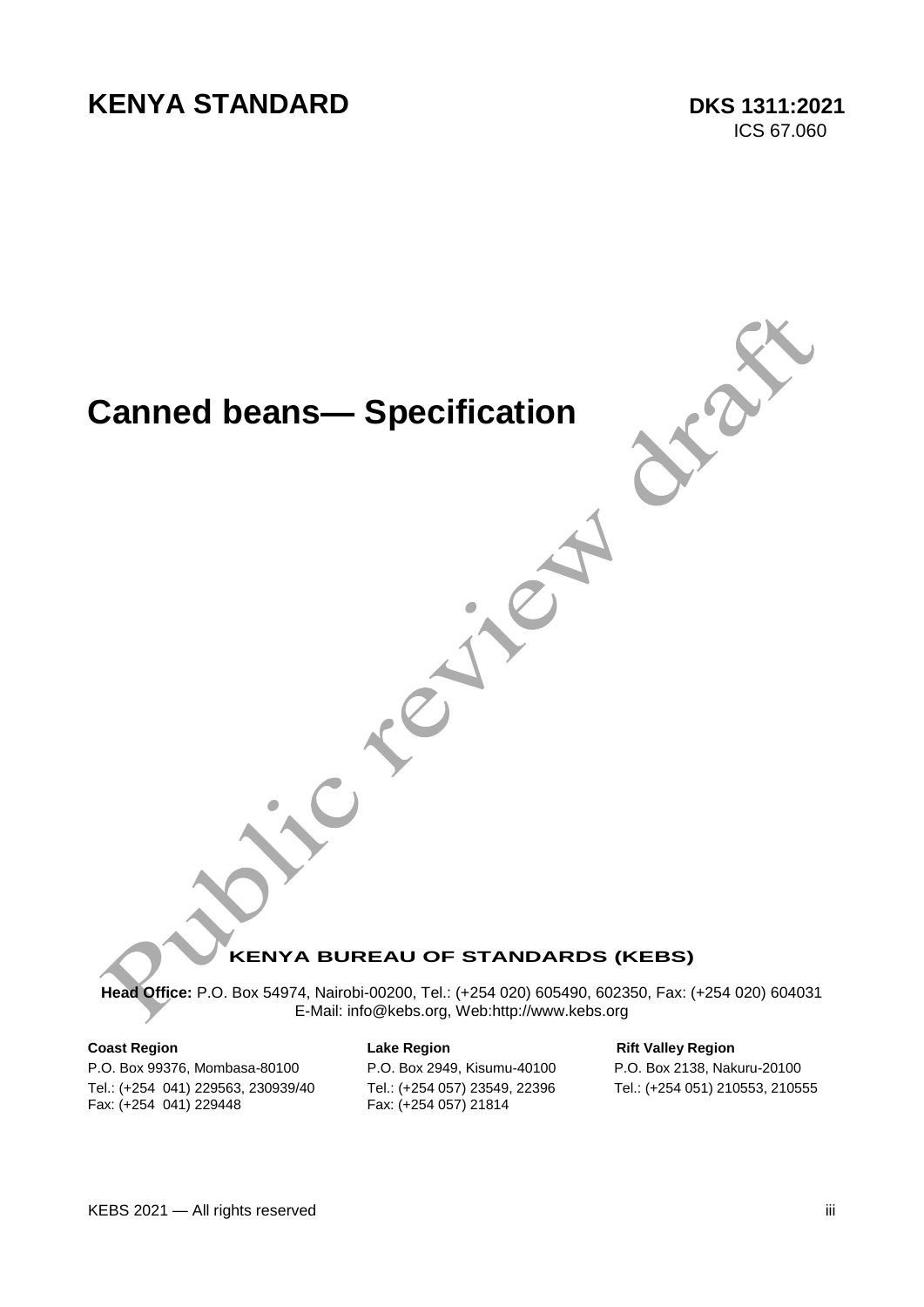# **DKS 1311:2021**

#### **Foreword**

This Kenya Standard was developed by the Technical Committee on Processed Fruits and Vegetables under the guidance of the Standards Projects Committee, and it is in accordance with the procedures of the Kenya Bureau of Standards.

This Kenya Standard specifies the safety and quality requirements for the canned beans prepared from dried cooked beans packed in different types of mediums.

This standard cancels and replaces KS 1311:2017, Specification for canned beans in tomato sauce (baked beans).

During the preparation of this standard, reference was made to the following documents:

- a. MS 997, Specification for Canned beans in Tomato Sauce
- b. Practical canning, by Arthur Lock, Third Edition, 1969.

Acknowledgement is hereby made for the assistance derived from these sources.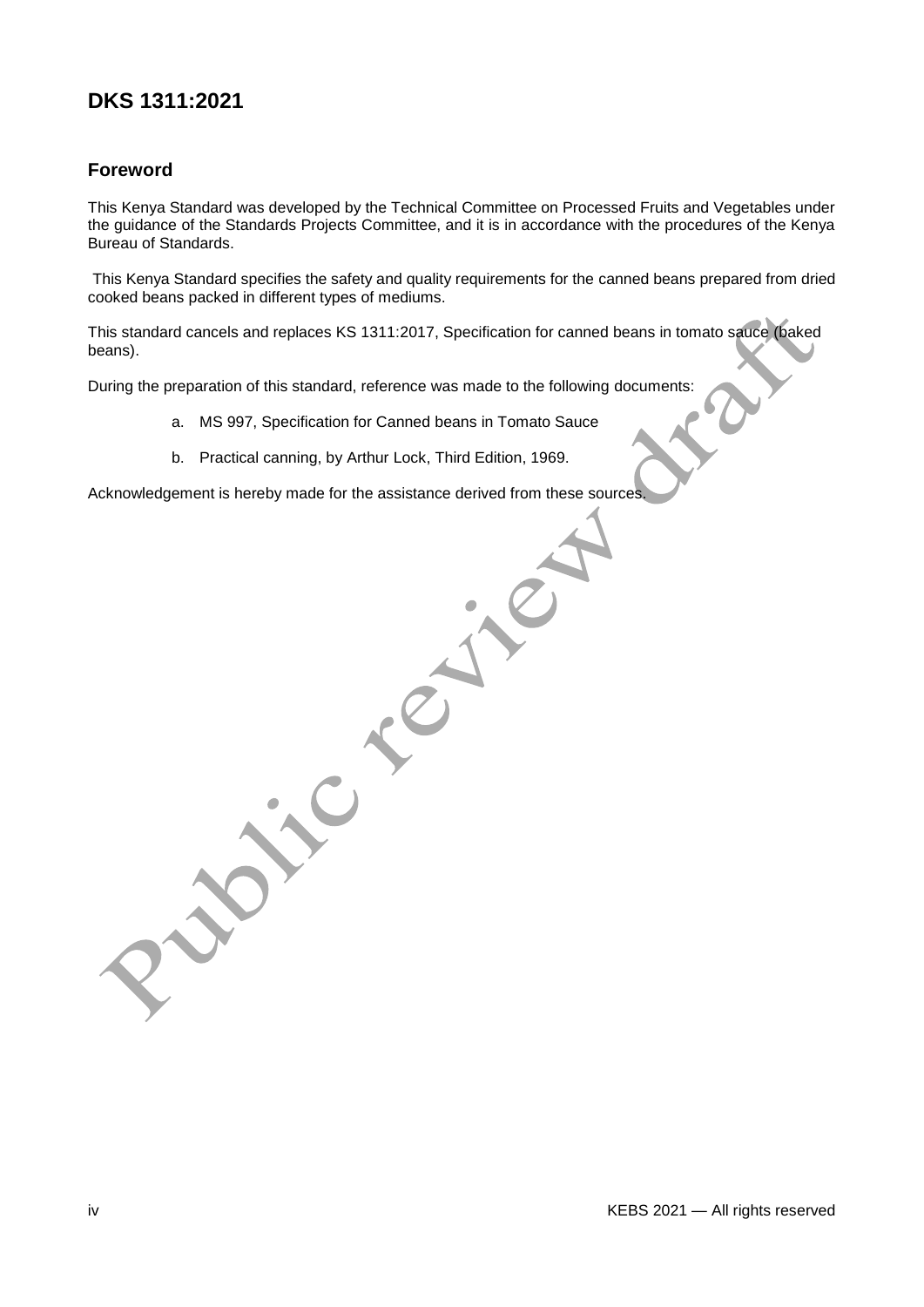### **KENYA STANDARD DKS 1311:2021**

## **Canned beans— Specification**

#### **1 Scope**

This Kenya Standard prescribes the requirements and methods of test for canned beans

#### **2 Normative references**

The following documents are referred to in the text in such a way that some or all of their content constitutes requirements of this document. For dated references, only the edition cited applies. For undated references, the latest edition of the referenced document (including any amendments) applies.

KS 229, Edible salt — *Specification* 

KS 2455, *General standard — Food safety*

KS CAC/RCP 1, *recommended [international code of practice general principles of food hygiene](http://onlinecatalogue.kebs.org/webquery.dll?v1=pbMarc&v4=0&v5=5A&v8=704934&v9=1&v10=N&v13=4A&v20=4&v22=4A@KS%20423:1986&v23=0&v25=CAC%20and%20%20RCP%20and%20%201&v27=9736&v29=5A&v35=%7B%5d0%5b%7D%7B%5d0%5b%7D%7B%5d0%5b%7D%7B%5d0%5b%7D&v40=704932&v46=704934)*

KS CODEX STAN 192, *General standard for food additives*

KS CODEX STAN 193, *Codex general standard for the contaminants and toxins in foods*

KS EAS 12, *Potable water — Specification*

KS EAS 38, *Labelling of prepackaged foods* — *Specification*

KS EAS 46, Dry beans — Specification

ISO 4833-1, *Microbiology of the food chain* — *Horizontal method for the enumeration of microorganisms* — *Part 1: Colony count at 30 degrees C by the pour plate technique*

KS ISO 7251, *Microbiology of food and animal feeding stuffs* — *Horizontal method for the detection and enumeration of presumptive Escherichia coli* - *Most probable number technique*

AOAC 999.10, *Lead, Cadmium, Zinc, Copper and iron in foods*

CAC/RCP 23, *Code of hygienic practice for low and acidified low-acid canned foods*  ISO 6579-1, *Microbiology of the food chain* — *Horizontal method for the detection, enumeration and serotyping of Salmonella* — *Part 1: Detection of Salmonella spp.*

ISO 7954, *Microbiology General Guidance for enumeration of yeasts and moulds Colony count technique at 25 ºC*

#### **3 Definitions**

For purposes of this document, the following definition shall apply.

#### **3.1 Canned beans**

KEBS 2021 — All rights reserved 1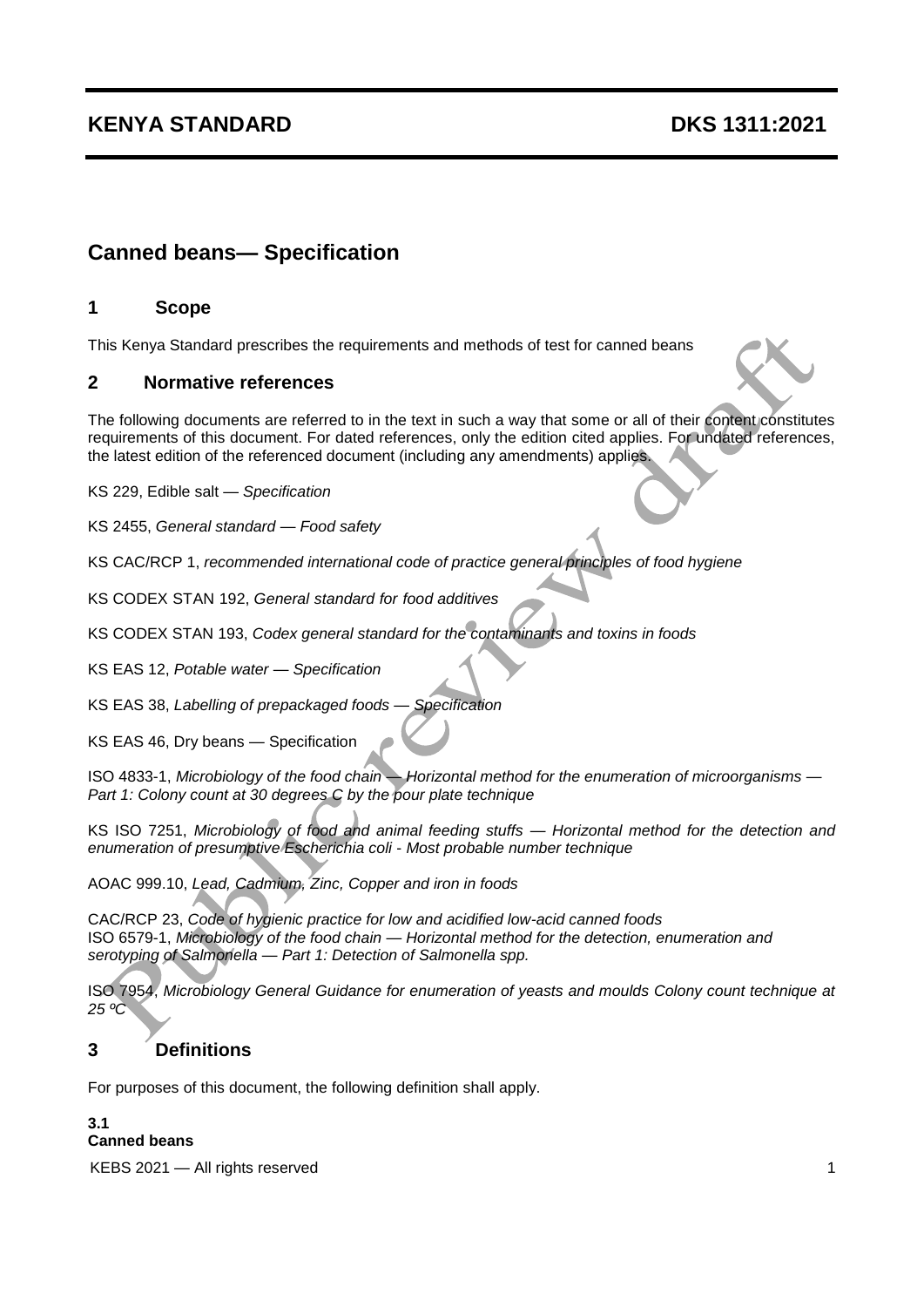The product prepared from dried mature beans used for canning. The product is prepared by washing, soaking and removing foreign matter before being packed in the medium with or without other ingredients in hermetically sealed containers and sufficiently processed by heat to ensure preservation.

#### **3.2**

#### **Can**

A container made of suitable retortable material which can be hermetically sealed

#### **3.3**

#### **Drained weight**

The weight of the contents in the container after draining the sauce

#### **3.4**

#### **Contrasting varieties**

Dried beans of the same type or of other types that are of a noticeably different colour, size, or shape from the dried beans of the predominating variety (such as red beans with white beans)

#### **3.5**

#### **Varieties that blend**

Dried beans of same type or of other types that are similar in colour, size or shape to the dried beans of the predominating variety (such as pea beans with small white beans)

#### **3.6**

#### **Practically similar varietal characteristics**

Means that the beans are practically alike in size, shape, colour, general characteristics, and that there may be present not more than 0.5 %, by weight, of contrasting varieties; and not more than 5 percent, by weight, of varieties that blend

#### **3.7**

#### **Reasonably similar varietal characteristics**

Means that the beans are reasonably alike in size, shape, colour, general characteristics, and that there may be present not more than 1 %, by weight, of contrasting varieties; and not more than 10 %, by weight, of varieties that blend

#### **4 Requirements**

Canned baked beans shall be the product made from the following basic ingredients.

#### **4.1 Basic ingredients**

All ingredients shall be clean, sound and fit for human consumption.

a) Beans complying with the requirements of KS EAS 46.

- b) Media such as Tomato Sauce, brine, vegetable oils, chilli sauce oils, vegetable sauces etc., complying with the relevant standards
- c) Potable water complying with KS EAS 12.

#### **4.2 Other permitted ingredients**

- a) Sweetening agents sucrose, invert sugar, dextrose, glucose syrup.
- b) Salt complying with the requirements of KS 229.
- c) Aromatic plants, spices or extracts thereof.
- d) Other ingredients as appropriate.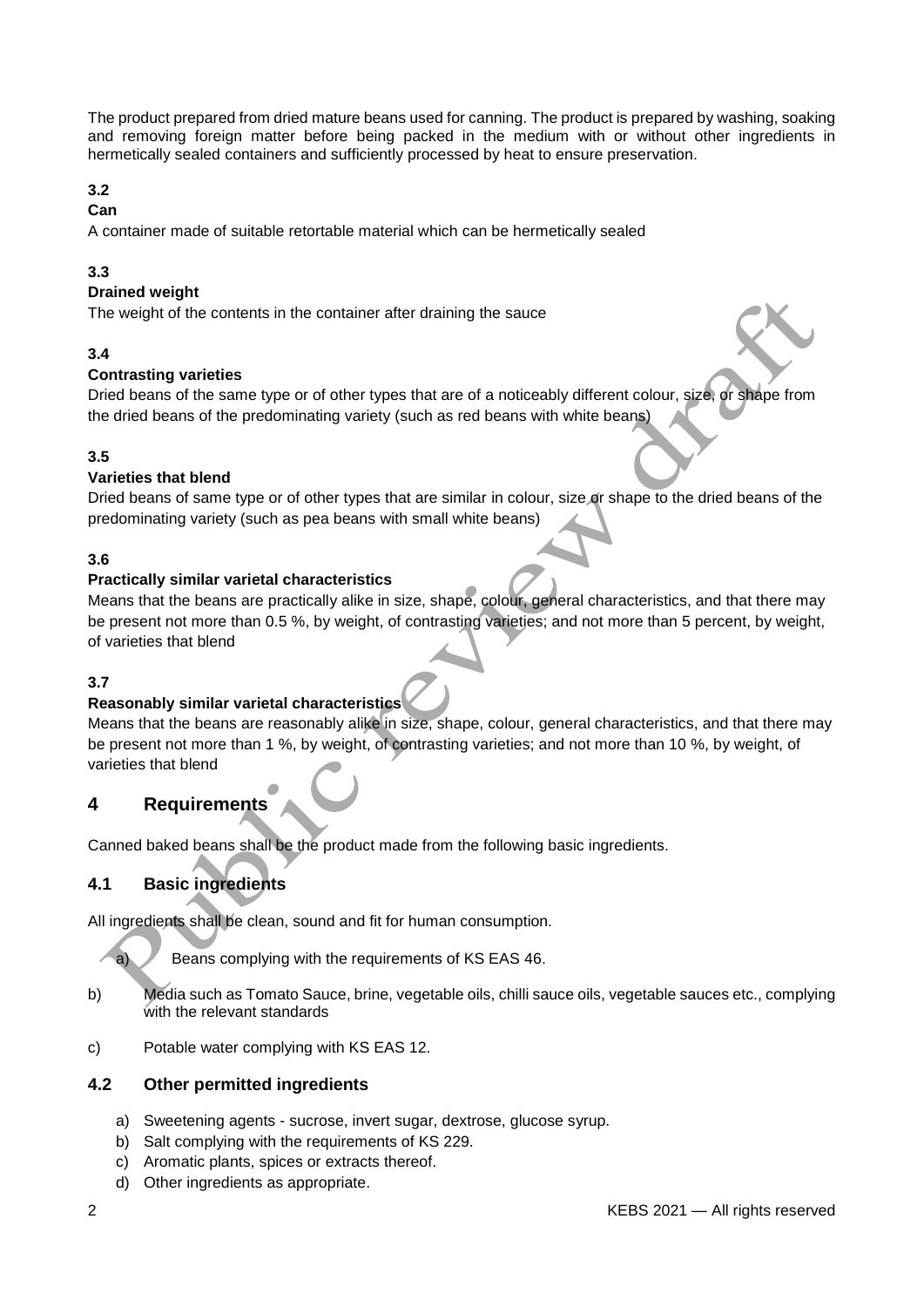#### **4.3 General Requirements**

- a) It may contain permitted food conditioners starches, modified starches, flour, acetic acid, citric acid, hardening agent, anti-caking agent.
- b) It may contain permitted nutrient supplements.
- c) It shall be free from any foreign matter.
- d) It shall not contain any non-nutritive sweetening substance and any other additives.
- e) Aroma and taste shall be characteristic of the product.

#### **4.4 Process requirement**

The filled containers shall be exhausted, sealed and sufficiently processed by heat to a specified temperature and time to ensure commercial sterility.

Canned baked beans shall comply with the requirements in Table 1.

| S/N                                                                           | <b>Parameter</b>                                              | Requirement | <b>Test method</b> |  |
|-------------------------------------------------------------------------------|---------------------------------------------------------------|-------------|--------------------|--|
| i)                                                                            | Total soluble solid in medium,%<br><sup>0</sup> Brix, minimum |             | Annex A            |  |
| ii)                                                                           | pH, maximum                                                   | 6           | Annex C            |  |
| iii)                                                                          | Salt content (as sodium<br>chloride), % w/v, maximum          | 1.2         | Annex D            |  |
| iv)                                                                           | Minimum drained weight, % of<br>net weight                    | 55          | Annex B            |  |
| Note 1 Total soluble solid is only applicable to canned beans in tomato sauce |                                                               |             |                    |  |

#### **Table 1 — Requirements for finished product**

#### **4.4 Defects and allowances**

The product shall be reasonably free from defects and within the limit set forth herein for common defects as given in Table 2.

#### **4.4.1 Defects**

#### **4.4.1.1 General**

The factor of absence of defects refers to the degree of freedom from extraneous vegetable material, loose skin, broken and mashed beans, and blemished beans; or any other defects that may affect the appearance or eating quality of the product.

- a) Loose skin means skin or portions of a skin which have become separated wholly from the cotyledons;
- b) Broken means a cotyledon or portions of a cotyledon which have become separated; or a bean or portions of a bean with the skin or portions of the skin missing;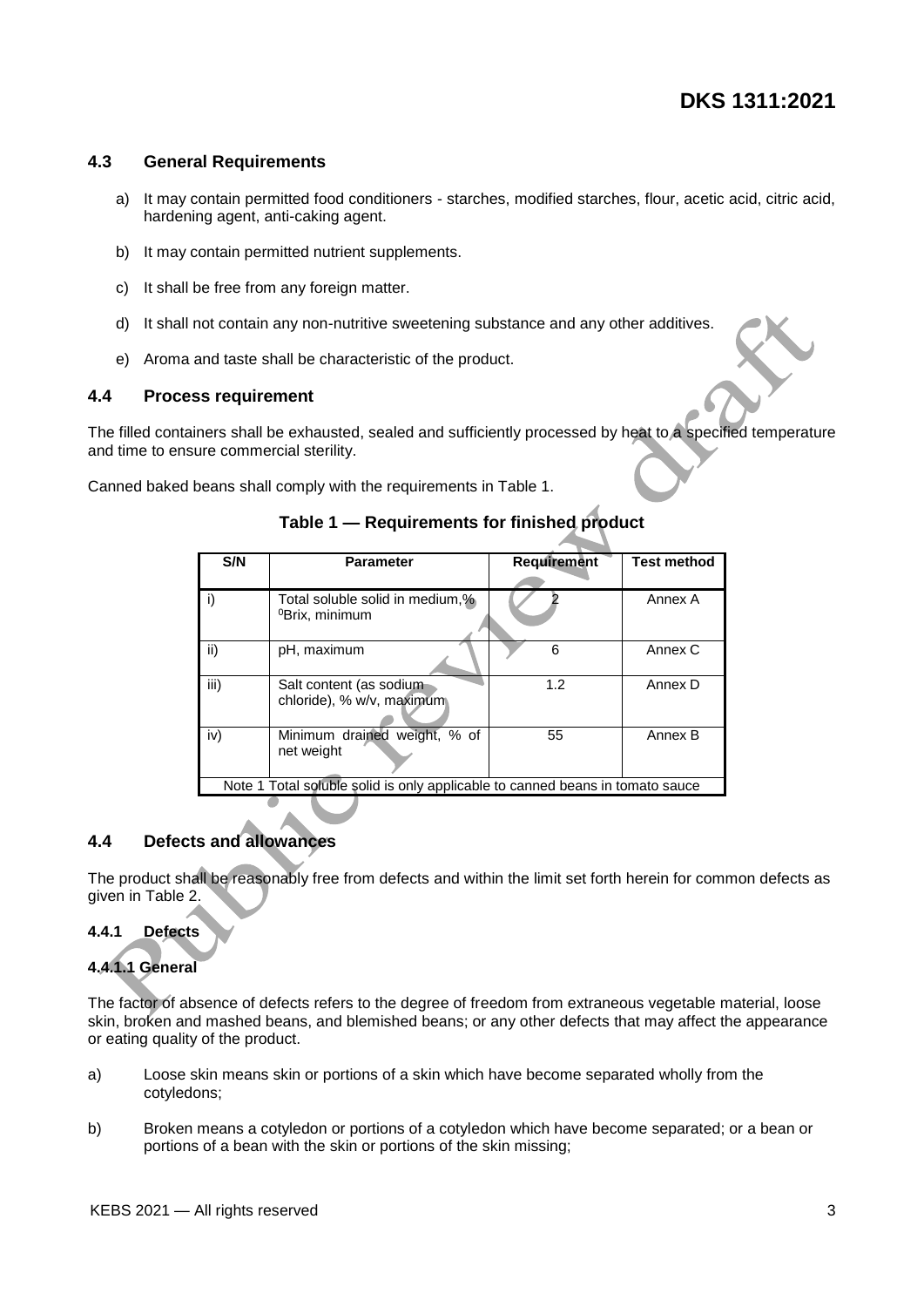- c) Mashed means a bean that is crushed or flattened to the extent that the appearance is seriously affected;
- d) Blemished means a bean that is affected or damaged by any means to the extent that its appearance or eating quality is adversely affected;
- e) Extraneous vegetable material means vegetable material common to the bean plant or other plants that is harmless upon eating and includes, but is not limited to, peas, lentils, cereal grains and corn.

#### **4.4.1.2 Classification of 'defectives'**

A container or product shall be considered as 'defective' when it fails to meet one or more of the applicable quality requirements in colour, flavour and texture.

| S/N  | Defects maximum limits (based on weight<br>of)                                                                                                                                                                        | <b>Maximum defects limits (based</b><br>on weight of drained beans)<br>$($ % w/w) |
|------|-----------------------------------------------------------------------------------------------------------------------------------------------------------------------------------------------------------------------|-----------------------------------------------------------------------------------|
| i)   | Blemished beans (beans which are slightly<br>stained or spotted)                                                                                                                                                      | 2                                                                                 |
| ii)  | Seriously blemished beans<br>(beans which are spotted, discoloured or<br>otherwise blemished to an extend that the<br>appearance or eating quality is seriously<br>affected; these shall include worm<br>eaten beans) | 2                                                                                 |
| iii) | Bean fragments portions of beans:<br>separated or individual cotyledons; mashed,<br>partial or broken cotyledons; and loose<br>skins)                                                                                 | 10                                                                                |
| iv)  | Extraneous plant material (any vine or leaf or<br>pod material from the bean plant, or other<br>plant material)                                                                                                       | 0.5                                                                               |
|      | Total of the foregoing defects i), ii), iii), iv)                                                                                                                                                                     | 12                                                                                |

#### **Table 2 — Defects and allowances**

#### **4.5 Minimum fill of container**

The container shall be well-filled with beans and the product (including packing medium) shall occupy not less than 90% of the water capacity of the container. The water capacity of the container is the volume of water at room temperature which the sealed container will hold when completely filled (see Annex D). A container that fails to meet the requirement for minimum fill (90 % container capacity) of 3.3 shall be considered as defective.

#### **4.6 Quality criteria**

#### **4.6.1 Colour**

The drained beans shall have normal colour characteristics for canned baked beans. Canned baked beans shall be considered to be of characteristic colour when there is no abnormal discolouration for the respective ingredients used.

Canned baked beans containing permitted ingredients and additives shall be considered to be of characteristic colour when there is no abnormal discolouration for the respective substances used.

#### **4.6.2 Flavour**

4 KEBS 2021 — All rights reserved Canned baked beans shall have a normal flavour and odour free from flavours or odours foreign to the product and canned baked beans with special ingredients shall have a flavor characteristic of that imparted by the beans and the other ingredients used. Canned baked beans shall have a normal flavour and odour free from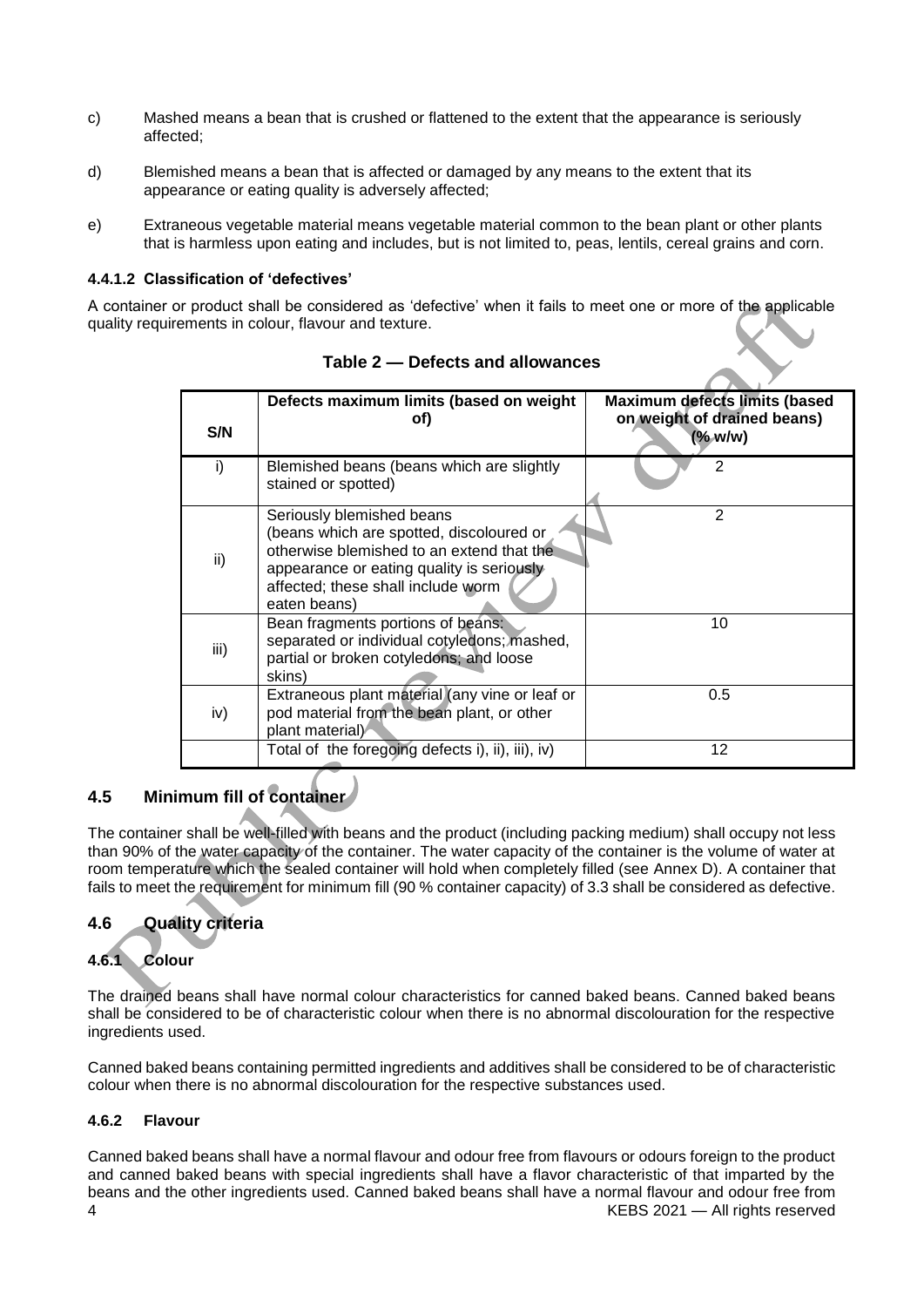flavours or odours foreign to the product and canned baked beans with special ingredients shall have a flavour characteristic of that imparted by the beans and other substances used.

#### **4.6.3 Texture**

The beans shall have a good typical texture, that may be slightly soft or slightly firm; and that the skins are tender and should be practically free from hard beans, mushy beans, beans with tough skins

#### **5 Food additives**

Food additives shall be used in accordance with General Standard of Food Additives established by the Codex Alimentarius Commission in KS CODEX STAN 192.

#### **6 Contaminants**

The products covered by this Standard shall comply with those limits established by the Codex Alimentarius Commission in KS CODEX STAN 193.

#### **6.1 Pesticide residues**

The products covered by this Standard shall comply with the maximum residue limits for pesticides established by the Codex Alimentarius Commission.

#### **6.2 Heavy metal contaminants**

The products covered by the provisions of this standard shall conform to those maximum limits for Heavy metals established by the Codex Alimentarius Commission in KS CODEX STAN 193.

Canned beans shall not contain metal contaminants exceeding the levels indicated in Table 3 when tested in accordance with test methods prescribed therein.

#### **Table 3 — Heavy metal limits for canned baked beans**

| S/N  | Metal contaminant | <b>Maximum limit in</b><br>Mg/kg | <b>Test method</b> |
|------|-------------------|----------------------------------|--------------------|
|      | Cadmium           | 0.1                              | AOAC 999.10        |
| ii)  | Lead              | 1.5                              | AOAC 999.10        |
| iii) | Tin`              | 250                              | AOAC 999.10        |

#### **6.3 Other contaminants**

The products covered by the provisions of this standard shall conform to those maximum levels for contaminants established by the Codex Alimentarius Commission for these products.

#### **7 Hygiene**

**7.1** It is recommended that the products covered by the provisions of this Standard be prepared and handled in accordance with the appropriate KS EAS 39

**7.2** The products shall conform to microbiological criteria in Table 4 and other microorganisms of food safety concern.

a) Shall be free from microorganisms in amounts which may represent a hazard to health;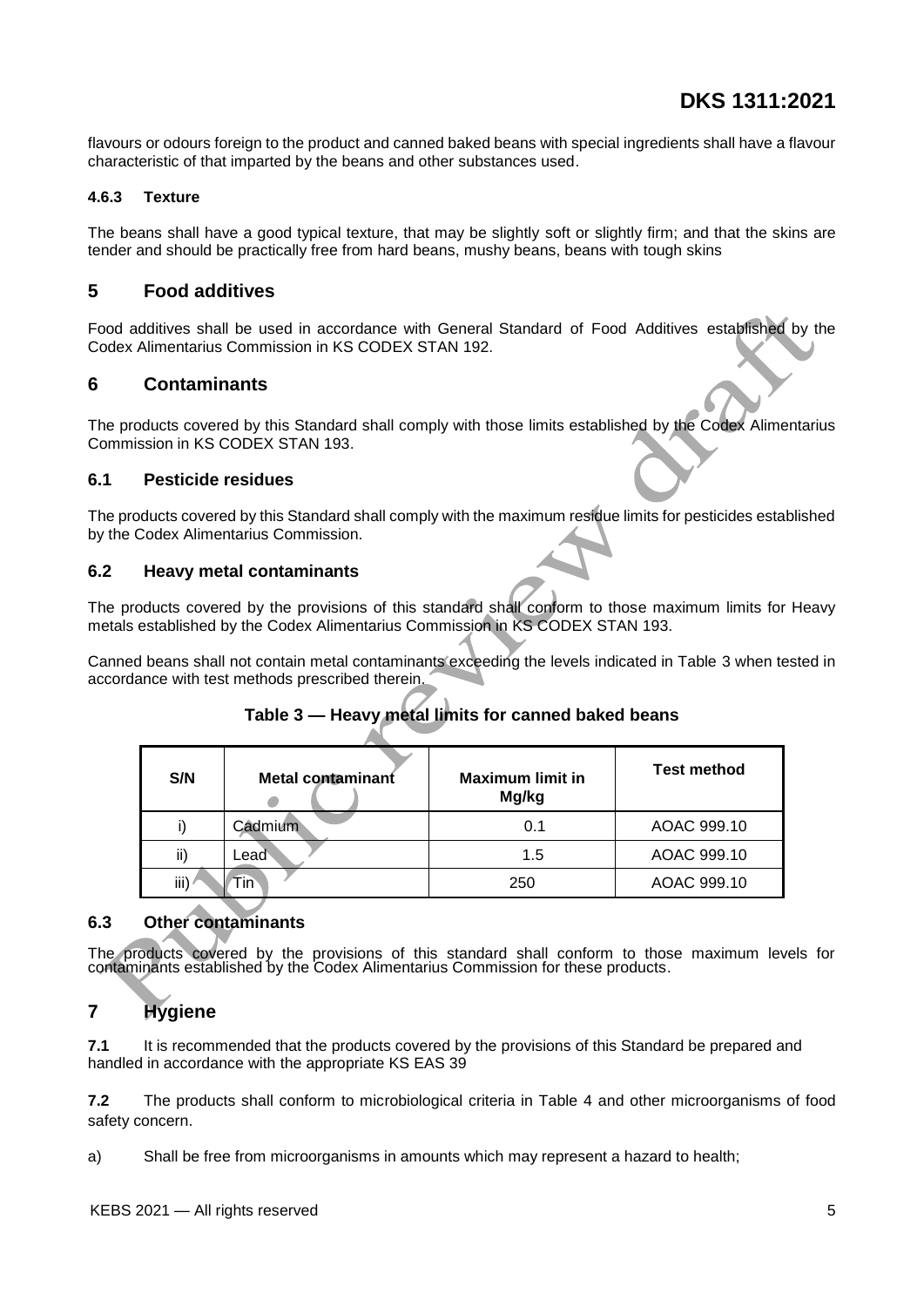- b) Shall be free from parasites which may represent a hazard to health;
- c) Shall not contain any substance originating from microorganisms in amounts which may represent a hazard to health.
- d) The product shall have received a processing treatment sufficient to destroy all spores of *Clostridium botulinum*; and
- e)Howard count *—* canned beans shall not contain mould filaments in excess of 40 % positive fields.

| Table 4 — MICrobiological limits for canned beans |                                 |                 |                    |  |
|---------------------------------------------------|---------------------------------|-----------------|--------------------|--|
| S/N                                               | Type of micro-organism          | Requirement     | <b>Test method</b> |  |
| i)                                                | Total viable counts, per g      | 10              | KS ISO 4833-1      |  |
| ii)                                               | Yeasts and moulds, per g        | Shall be absent | <b>KS ISO 7954</b> |  |
| iii)                                              | Escherichia coli, per 10 g      | Shall be absent | <b>KS ISO 7251</b> |  |
| iv)                                               | Salmonella, per 50 g            | Shall be absent | KS ISO 6579-1      |  |
| V)                                                | Clostridium botulinum, per 25 g | Shall be absent | KS ISO 4833-1      |  |

**Table 4 — Microbiological limits for canned beans** 

#### **8 Packaging and labelling**

#### **8.1 Packaging**

Canned beans shall be packed in cans that shall not affect the quality of the product.

#### **8.2 Labelling**

Labelling of canned beans shall be done in accordance with the requirements stipulated in KS EAS 38 and shall include the following:

- (i) Name of the product.
- (ii) Name and physical address of the manufacturer.
- (iii) Minimum net weight in grams or kilograms.
- (iv) List of ingredients and variety of beans a complete list of ingredients shall be declared on the label in descending order of proportion.
- (v) Canned Beans containing spices and/or aromatic herbs shall be declared.
- (vi) Date of manufacture.
- (vii) Name or business name and address of the manufacturer, packager, distributor, importer, exporter or vendor of the product, whichever may apply, shall be declared.
- (viii) Instructions for use shall be declared.
- (ix) Storage conditions or conditions for use.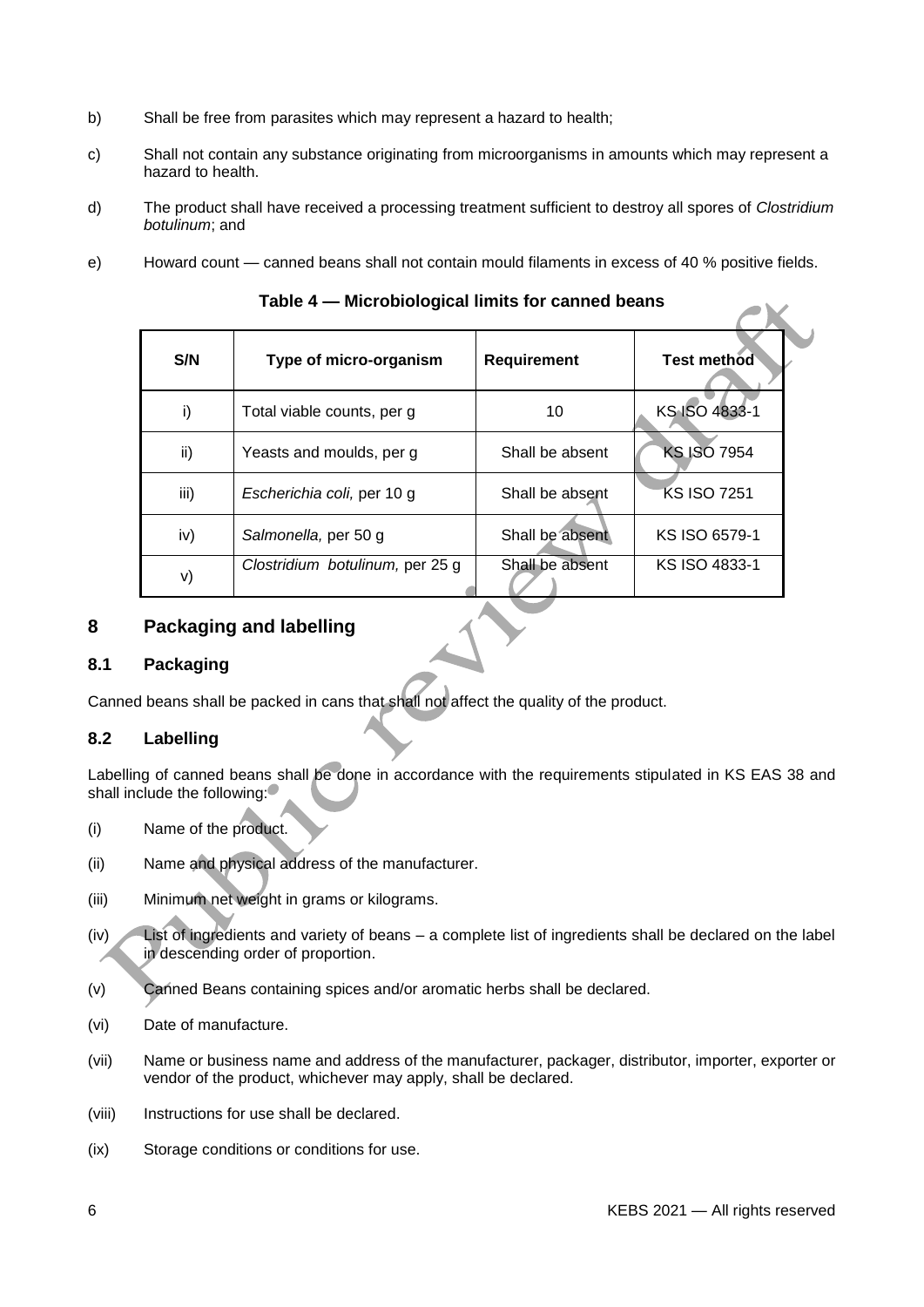# **DKS 1311:2021**

- (x) Lot Identification each container shall be embossed or otherwise permanently marked in code or in clear identity the producing factory and the lot.
- (xi) Place/country of origin.
- (xii) Date of expiry.
- (xiii) Irradiation status, where applicable.
- (xiv) GMO status, where applicable.

#### **9 Sampling and test methods**

The products covered by the provisions of this standard shall be tested using appropriate standard methods declared in this standard. Other test may be performed as per the methods given in the latest AOAC/ Codex/ ISO and other internationally recognized methods.

> **Annex A** (Normative)

#### **Determination of soluble solids (Brix)**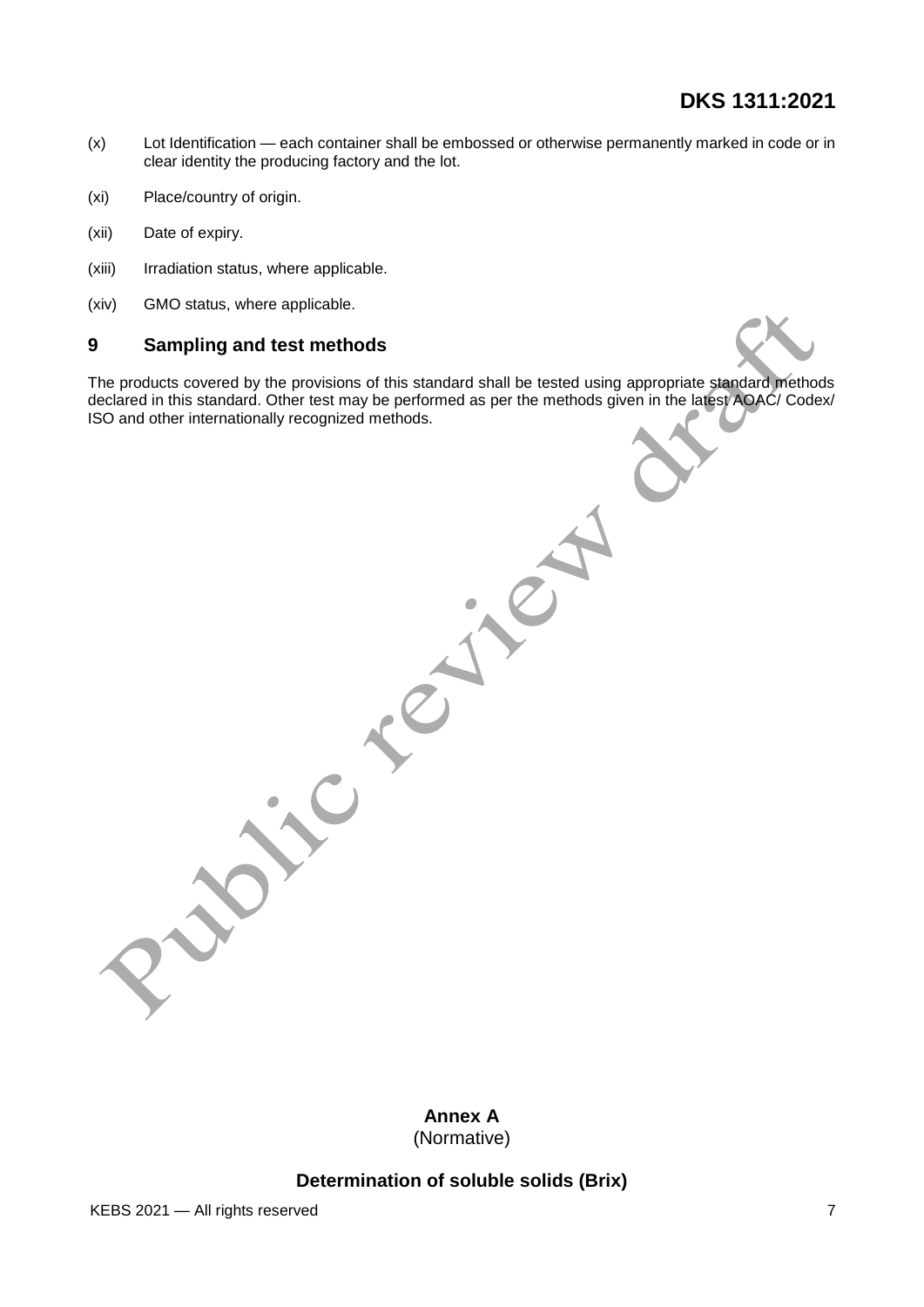#### **A.1 Definition**

Determination of Total Soluble Solids (Brix)

#### **A.2 Scope**

All range of products with aqueous solution.

#### **A.3 Apparatus**

- **A.3.1 Atago Hand Refractometer:**
- **A.3.1.1 No. N1: 0-32 °Brix**
- **A.3.1.2 No. N2: 28-62 °Brix**
- **A.3.1.3 No. N3: 60-90 °Brix**

#### **A.4 Procedure**

- **A.4.1** Adjust the temperature of the sample to room temperature.
- **A.4.2** Open the cover (day light plate) at the refracting prism of the refractometer.
- **A.4.3** Stir the samples thoroughly and wet the surface of the prism.
- **A.4.4** Cover the prism with the day light plate.
- **A.4.5** Look through the eyepiece at the opposite end of the refracting prism directly under the light source.
- **A.4.6** Focus the eyepiece by turning the adjustment knob until a clear reading and a boundary line is seen.
- **A.4.7** Record the reading.
- **A.4.8** Flush the prism surface with distilled water.
- **A.4.9** Dry the surface with soft tissue.

#### **A.5 Reference**

- **A.5.1** Atago Hand Refractometer N Types Series Instruction Manual.
- **A.5.2** AOAC 932.12.

#### **Annex B**

(Normative)

#### **Determination of net weight and drained weight**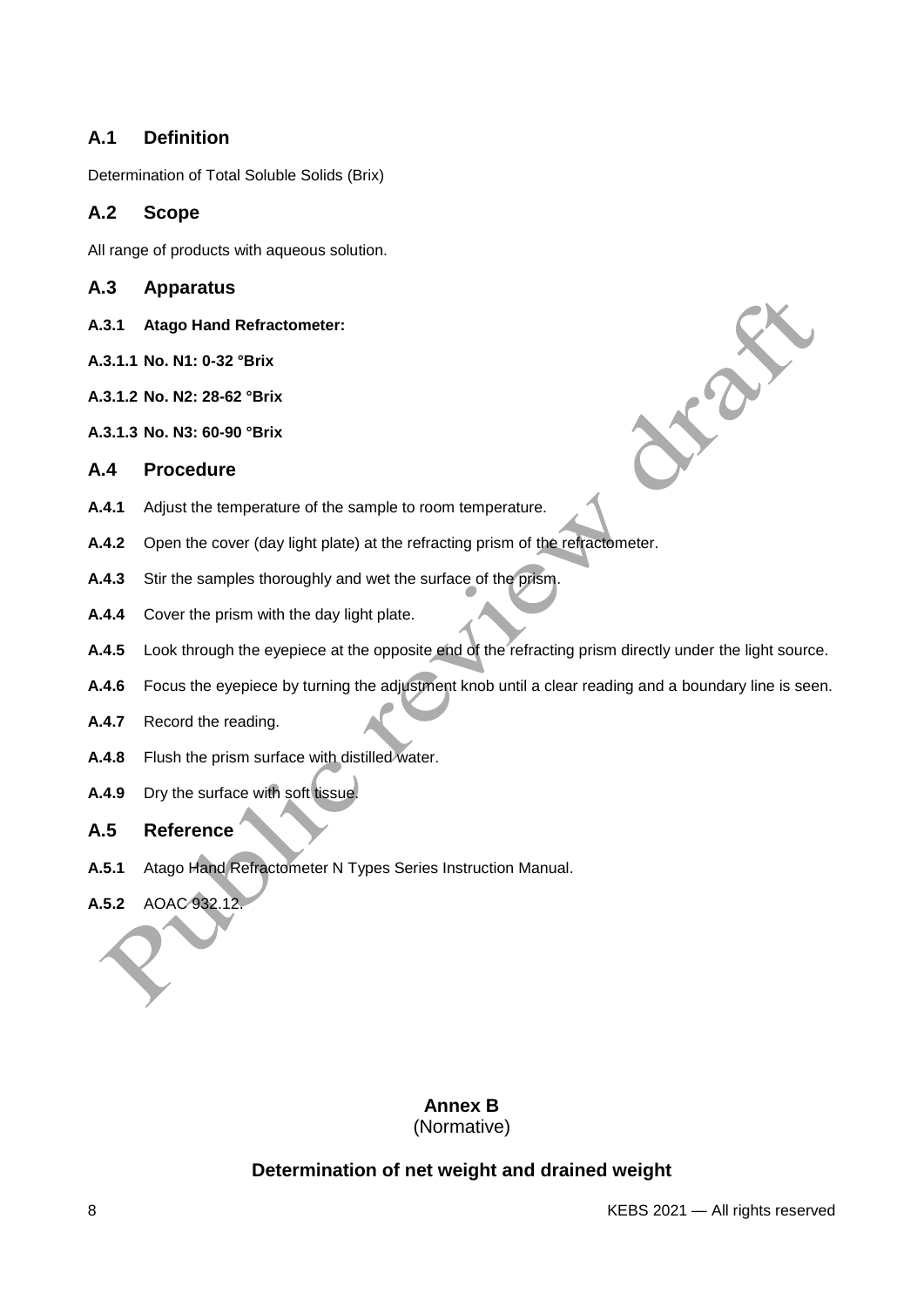#### **B.1 Definition**

Net weight is the weight of the contents in the can. Drained weight is the percentage of solid contents as determined by the procedure described below.

#### **B.2 Scope**

Liquid and solid component mixture.

#### **B.3 Apparatus**

- **B.3.1 Sieve No. 8,** (model: BS410) 2.36 mm in diameter.
- **B.3.2 Analytical balance,** capable of weighing to the nearest 0.001 g.
- **B.3.3 Tin opener**
- **B.3.4 Stainless steel tray**
- **B.3.5 Spoon**
- **B.4 Procedure**
- **B.4.1** Weigh the clean, dry sieve; m1
- **B.4.2** Weigh the unopened can and contents; m2

**B.4.3** Incline the sieve at ca 17-20 °angle to facilitate drainage. Empty the contents into the sieve and spread evenly.

- **B.4.4** Drain contents for 2 min.
- **B.4.5** Weigh the sieve and contents; m3
- **B.4.6** Wash the empty can and lid and dry them thoroughly.
- **B.4.7** Weigh the empty can and lid; m4

#### **B.5 Calculation**

**B.5.1** The net weight (*W1*) expressed in grammes, is equal to

 $W1 = m2 - m4$ 

**B.5.2** The drained weight (W2) expressed in grams, is equal to

 $W2 = m3 - m1$ 

#### **B.6 Reference**

MS 997:1986 *Specification for Canned beans in Tomato Sauce* AOAC 968.30: Canned Vegetables, Drained Weight Procedure 1968.

# **Annex C**

#### (Normative)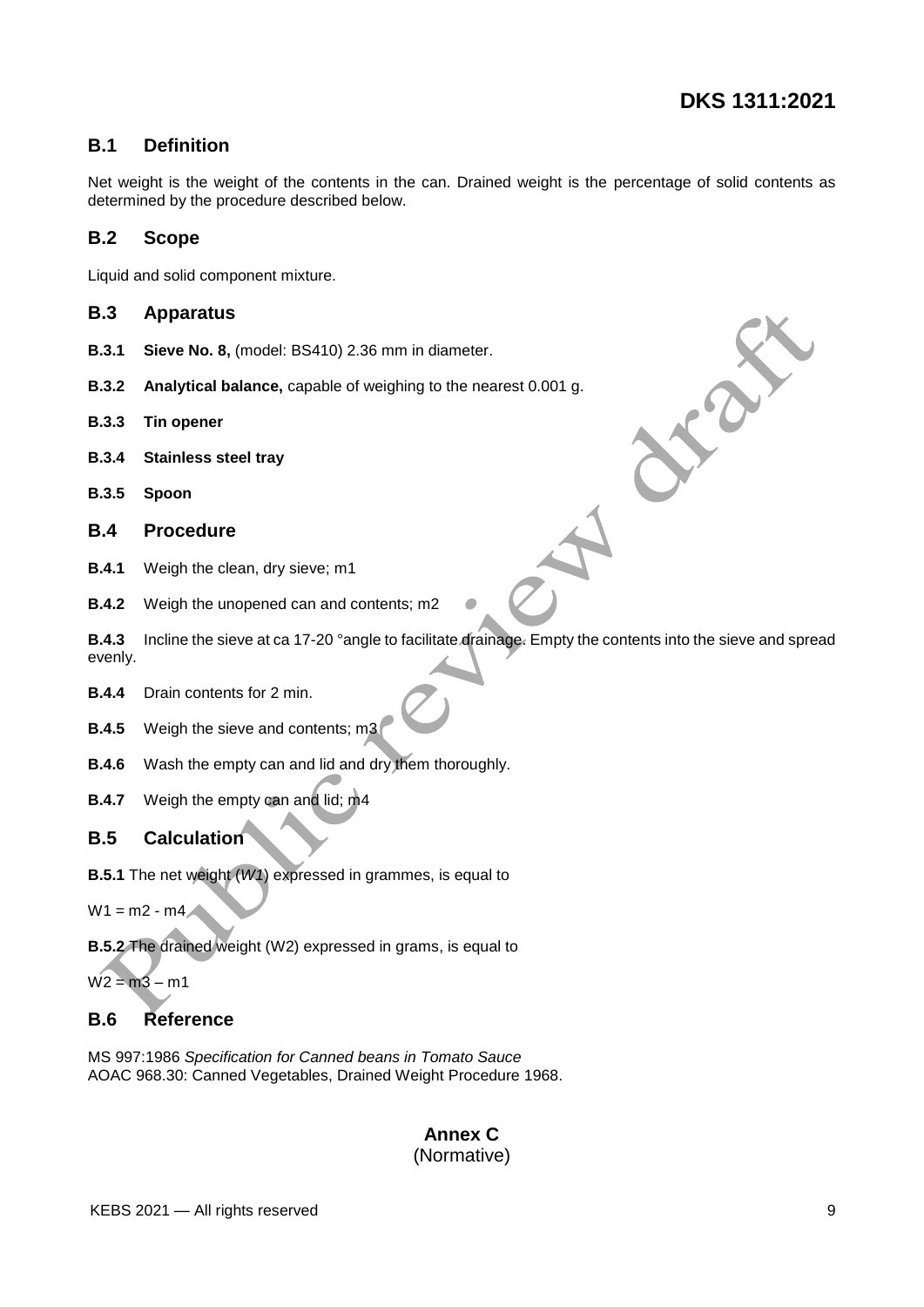#### **Determination of pH**

#### **C.1 Definition**

pH is the measurement of the acidity or alkalinity of a solution.

#### **C.2 Scope**

Food product, cordial, syrup, fruit and fruit products.

#### **C.3 Principle**

pH is the unit of measurement of the acidity or alkalinity of a solution; and is expressed as the negative logarithm of the hydrogen ion concentration.

 $pH = -log [H+]$ 

The pH value may be defined as the common logarithm of the number of litres of solution that

1 gram - equivalent of hydrogen ions.

#### **C.4 Reagents**

- **C.4.1** Standard buffer pH 4.0.
- **C.4.2** Standard buffer pH 7.0.
- **C.5 Apparatus**
- **C.5.1 Mettler Toledo 320 pH meter**
- **C.5.2 Erlenmeyer flask (150 mL)**
- **C.5.3 Beaker (150 mL)**
- **C.6 Procedure**
- **C.6.1 Standardization on pH meter and electrodes**

**C.6.1.1** Switch on pH meter and allow the electronic components to warm up and stabilize before proceeding.

**C.6.1.2** Immerse the electrodes in the buffer pH 4.0 and take the pH reading, allowing about 1 min for the meter to stabilize.

**C.6.1.3** Adjust the standardization control so that the meter reading corresponds to buffer pH 4.0.

**C.6.1.4** Rinse the electrodes with distilled water and blot with soft tissue.

**C.6.1.5** Repeat the procedure with another standard buffer pH 7.0 and adjust the standardization so that the meter reads exactly 7.0.

#### **C.6.2 Determination of pH on sample**

**C.6.2.1** Adjust the temperature of the sample to room temperature and set the temperature compensator control to the observed temperature.

**C.6.2.2** Rinse with distilled water and blot the electrodes.

**C.6.2.3** Immerse the electrodes in the sample and take the pH reading, 1 min for the meter to stabilize.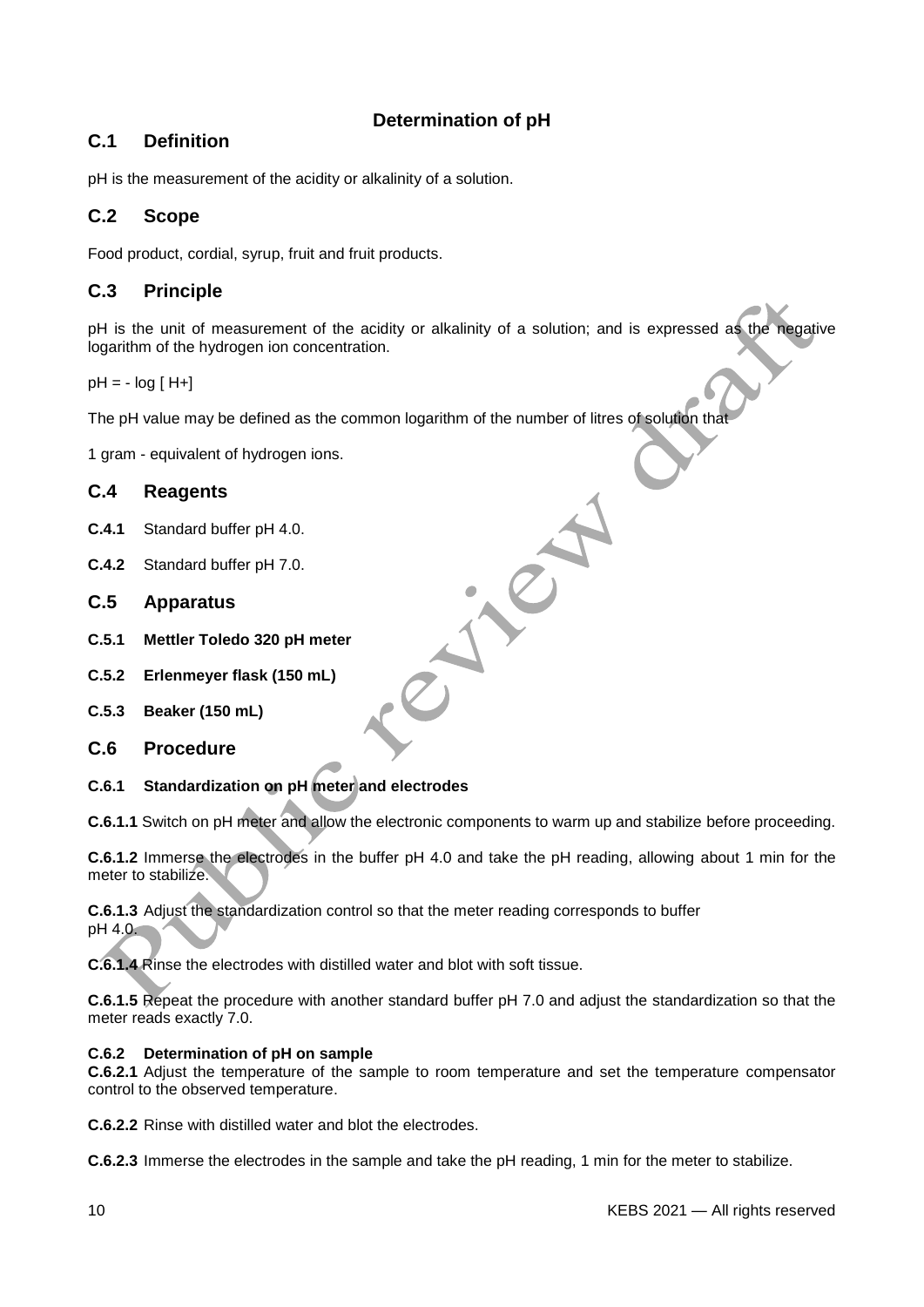#### **C.7 Reference**

Mettler Toledo 320 PH meter Instruction Manual

AOAC 2000, 17th Edition, Chapter 42, pg. 3, 42.1.04

**Annex D** (Normative)

TON